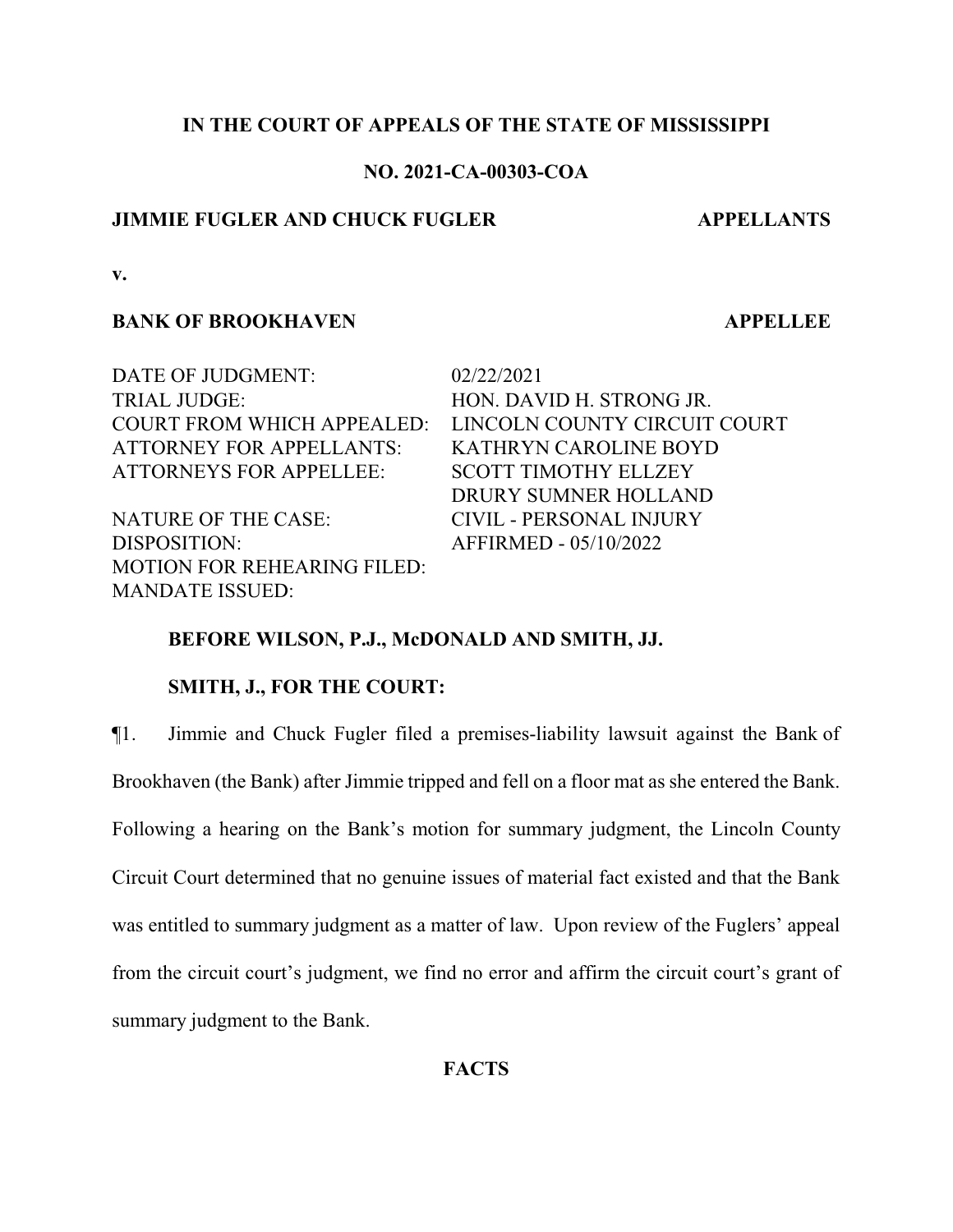¶2. On March 21, 2017, Jimmie and Chuck stopped by the Bank to exchange three rolls of quarters for dollar bills. Chuck remained in the couple's vehicle while Jimmie walked toward the Bank with the rolls of quarters in her hand. Jimmie testified that as she entered the Bank, she tripped over a rubber floor mat positioned in front of the Bank's door. Jimmie stated that she fell into the Bank's door with her head and body and sustained injuries to her head, left elbow, and right hand. Jimmie testified that as far as she was aware, no one else witnessed her fall. Chuck confirmed that he did not personally observe Jimmie's fall from inside the couple's vehicle. Jimmie also confirmed during her deposition that she had no actual knowledge of the floor mat's condition prior to her fall. According to Jimmie, she did not even notice the floor mat in front of the Bank's door prior to her fall, and she stated it was only after her fall that she observed a corner of the mat upturned. Jimmie further confirmed that she had no evidence to show how the mat's corner might have become upturned or to show the length of time, if any, that the mat's corner was upturned prior to her fall.

¶3. On September 27, 2018, the Fuglers filed a premises-liability suit against the Bank. The Fuglers alleged the Bank knew or should have known about the condition of the floor mat and that the mat presented a danger to customers. Further, the Fuglers asserted that the Bank failed to correct or prevent the hazardous condition of the floor mat or to display any warning signs regarding the mat. In addition to asserting a claim of negligence against the Bank, the Fuglers raised claims of negligent training and supervision, loss of consortium, and negligent infliction of emotional distress. The Bank answered the complaint and asserted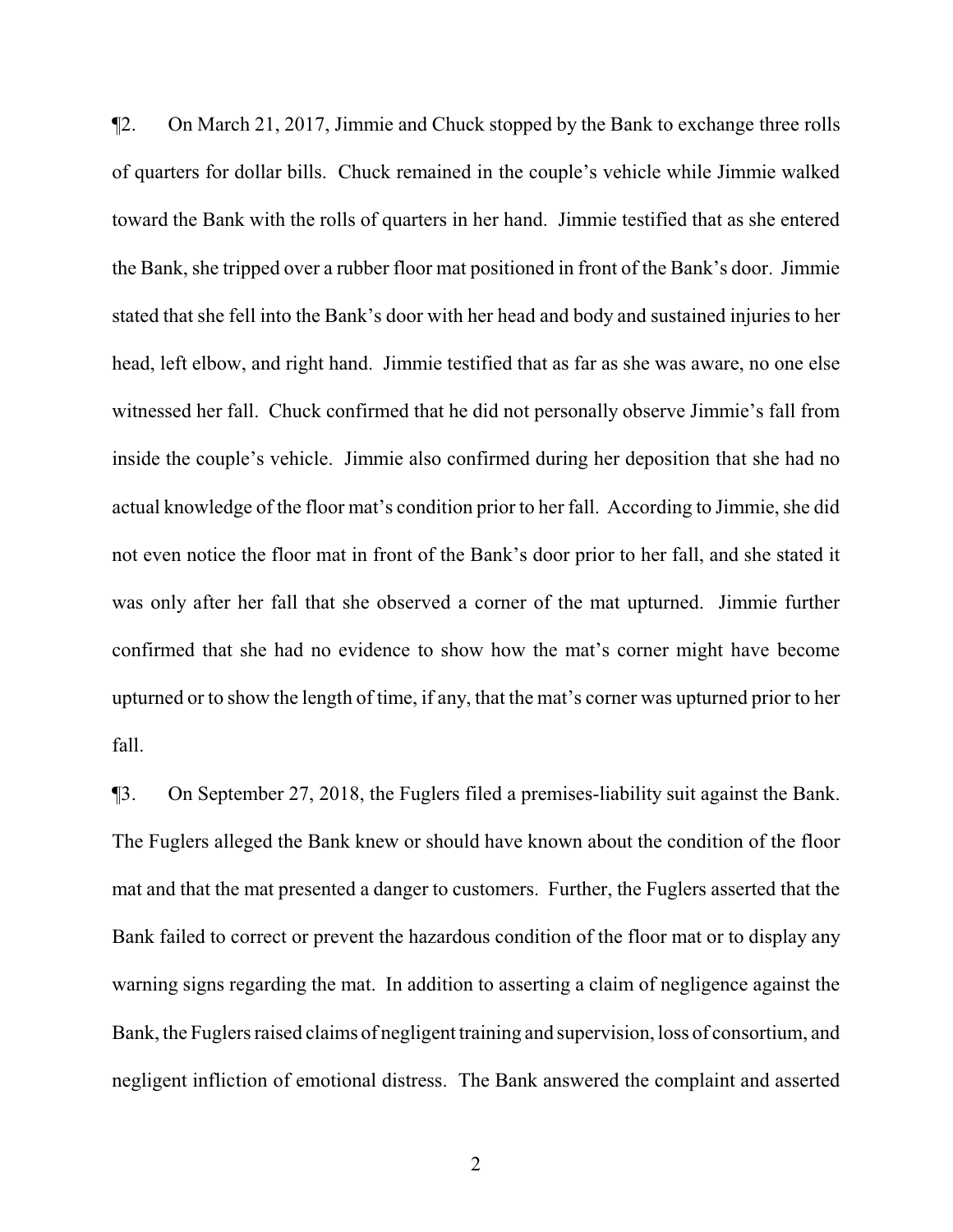various affirmative defenses to the Fuglers' claims.

¶4. As the Bank's designated corporate representative, Shannon Aker provided an affidavit during discovery. Aker stated that he had worked at the Bank since its opening in January 2000 and had served as the Bank's president for about five years. According to Aker, about three hundred customers entered the Bank on a daily basis. Prior to Jimmie's fall, Aker averred "there had never been an incident involving a person allegedly tripping over a floor mat at [the] Bank[,]" and the Bank had never before "received any complaints and was never made aware of any problems, issues, or hazards regarding floor mats on its property." Aker stated the Bank was unaware of anyone who had "observed the subject floor mat allegedly turned or curled up prior to the subject incident" and had no knowledge of the mat being turned up prior to Jimmie's fall. Moreover, even if the floor mat had been turned up prior to Jimmie's fall, Aker avowed that the Bank had "no knowledge regarding the length of time it was allegedly in such condition." Aker further stated that based on the placement of the Bank's interior and exterior cameras, none of the cameras captured footage of the incident.

¶5. The parties also deposed Aker, who reiterated the statements made in his affidavit. As in his affidavit, Aker testified that no issues regarding the floor mats had ever arisen prior to Jimmie's fall, and he stated that no one had ever before informed him that a corner of the mats had become upturned. Aker testified that he and other employees constantlymonitored the Bank's floors and entryway to keep the premises neat and orderly, and he maintained that the floor mat at issue was as secure as it could reasonably be. Aker testified that he was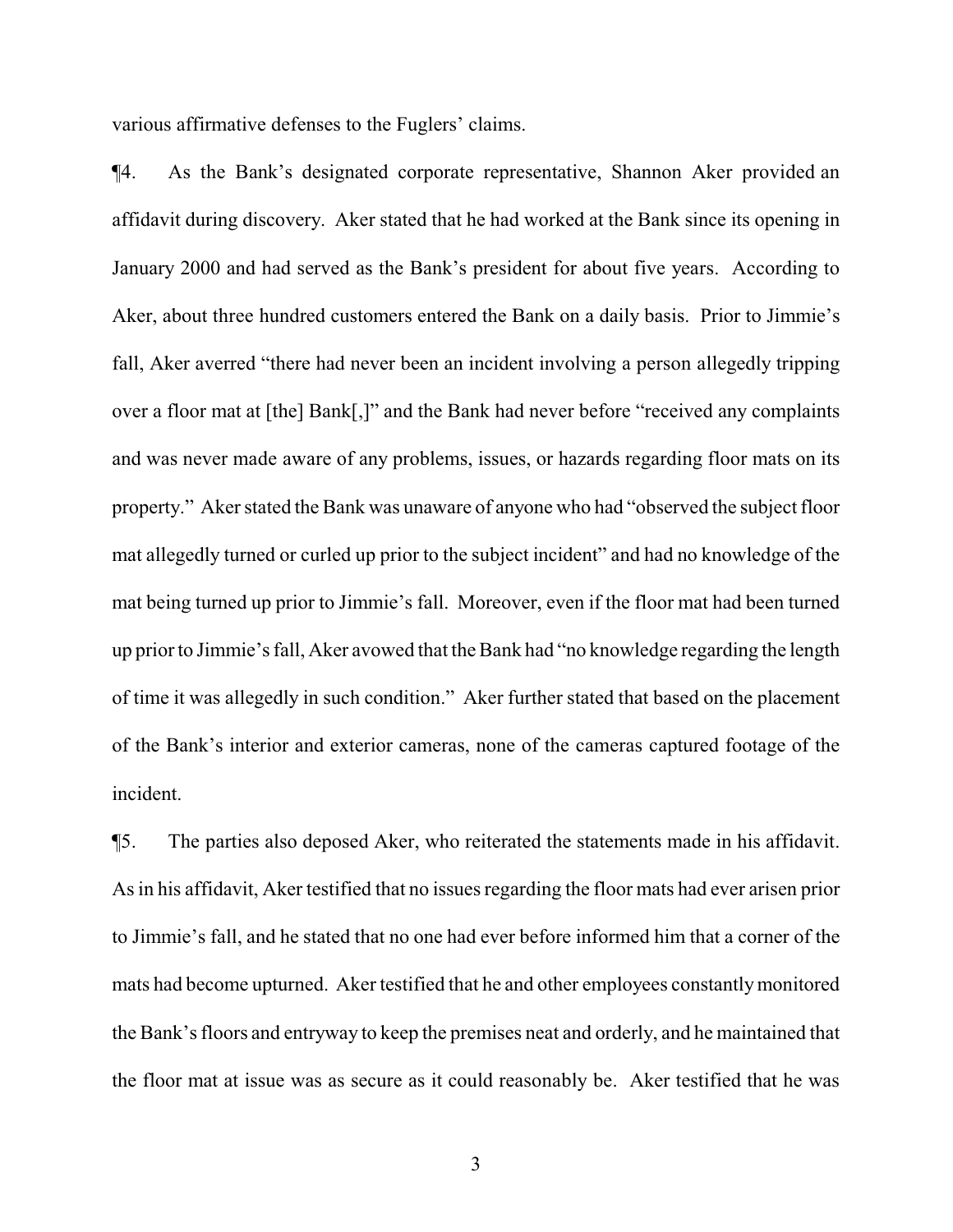unaware of there ever having been a need to press down the floor mats or to fix the corners of the mats. According to Aker, the mat was "a heavy-duty commercial mat that stays flat. It's rubberized on the bottom and carpet on the top. . . . [W]e replace them every year. So we don't let them wear [out]." Based on the experience and knowledge he had gained in his almost twenty years of working at the Bank, Aker strongly disputed the Fuglers' claim that the corner of the floor mat at issue could have become upturned prior to Jimmie's fall.

¶6. On August 17, 2020, the Bank moved for summary judgment under Mississippi Rule of Civil Procedure 56. The Bank asserted Jimmie had failed to establish that the Bank caused the floor mat to be turned up or possessed actual or constructive knowledge of the floor mat's alleged condition prior to Jimmie's fall. Arguing that no disputed issues of material fact existed, the Bank maintained it was entitled to summary judgment as a matter of law.

¶7. Following a hearing on the Bank's summary-judgment motion, the circuit court entered its order on February 22, 2021. The circuit court concluded the Fuglers had failed to allege any set of facts to establish that (1) "the [B]ank's negligence created [a] curl in the corner of the [floor mat]"; (2) "the [B]ank had actual knowledge that a curl in the corner of the [floor mat] existed prior to [Jimmie's] fall"; or (3) "a curl had been in the corner of the [floor mat] for a period of time sufficient to impute knowledge of the condition to the [B]ank." Thus, even viewing the evidence in a light most favorable to the Fuglers, the circuit court found that no genuine issues of material fact existed and that the Bank was entitled to a grant of summary judgment. Aggrieved by the circuit court's judgment, the Fuglers appeal.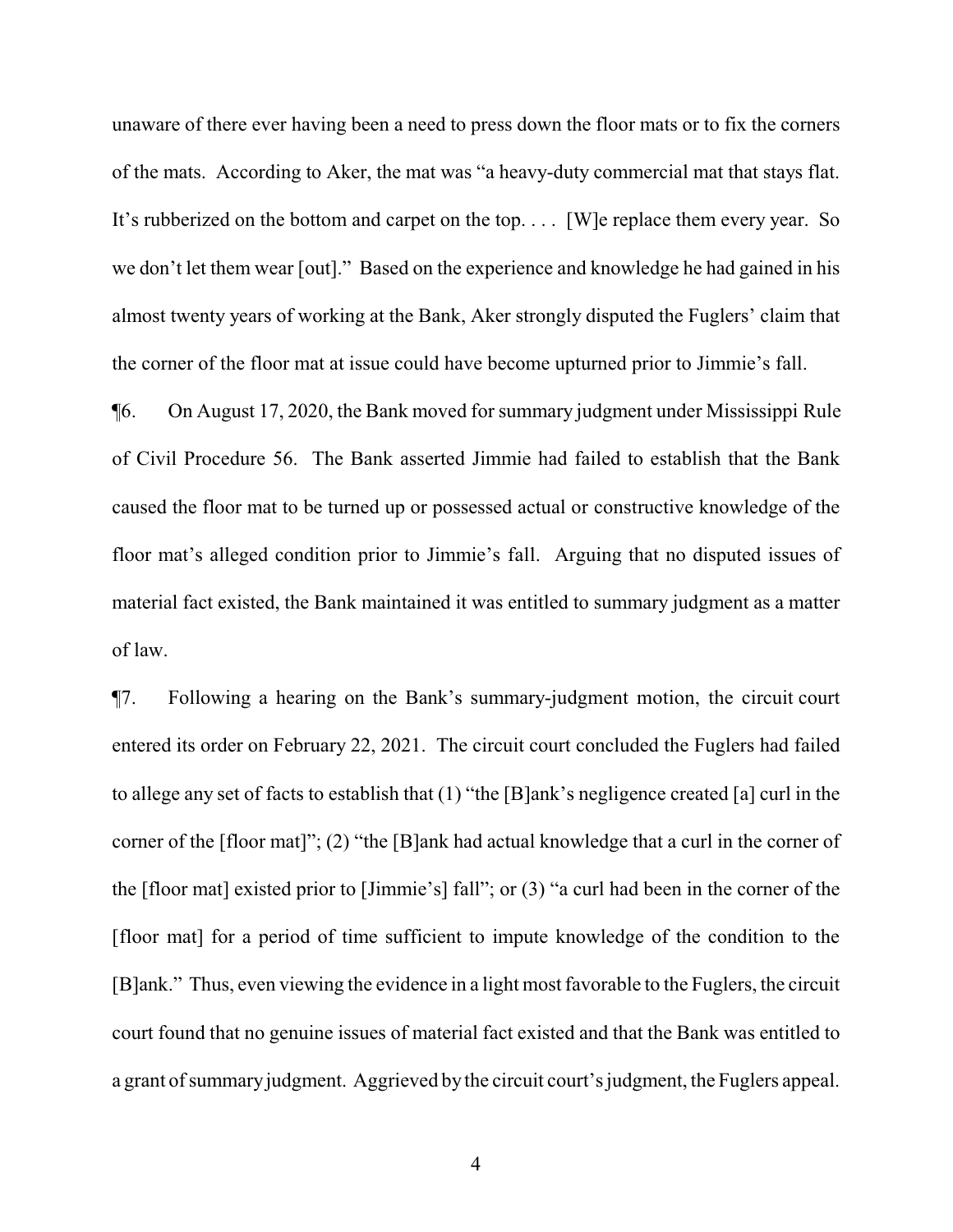### **STANDARD OF REVIEW**

¶8. We review the circuit court's grant of summary judgment de novo. *Green v. Supermkt. Operations Inc.*, 330 So. 3d 434, 437 (¶11) (Miss. Ct. App. 2021). Summary judgment is appropriate "if the pleadings, depositions, answers to interrogatories and admissions on file, together with the affidavits, if any, show that there is no genuine issue as to any material fact and that the moving party is entitled to a judgment as a matter of law." M.R.C.P. 56(c). "The moving party bears the burden to show that no genuine issue of material fact exists, and the evidence must be viewed in the light most favorable to the nonmovant." *Yoakum v. Smith (In re Est. of Yoakum)*, 311 So. 3d 686, 689 (¶9) (Miss. Ct. App. 2021) (quoting *Wright v. R.M. Smith Invs. L.P.*, 210 So. 3d 555, 557-58 (¶6) (Miss. Ct. App. 2016)). Where the movant properly supports his motion for summary judgment, the nonmovant "may not rest upon the mere allegations or denials of his pleadings, but his response . . . must set forth specific facts showing that there is a genuine issue for trial." M.R.C.P. 56(e). "A dispute is 'genuine' where 'the evidence is such that a reasonable jury could return a verdict for the nonmovant.'" *Wood v. Reynolds*, 316 So. 3d 208, 211 (¶17) (Miss. Ct. App. 2021) (quoting *Brown Lakeland Props. v. Renasant Bank*, 243 So. 3d 784, 790 (¶17) (Miss. Ct. App. 2018)).

### **DISCUSSION**

¶9. The Fuglers allege, and the Bank does not dispute, that Jimmie was an invitee on the Bank's premises. According to the Fuglers, the Bank breached the duty of care owed to Jimmie by failing to exercise reasonable care to keep its premises in a reasonably safe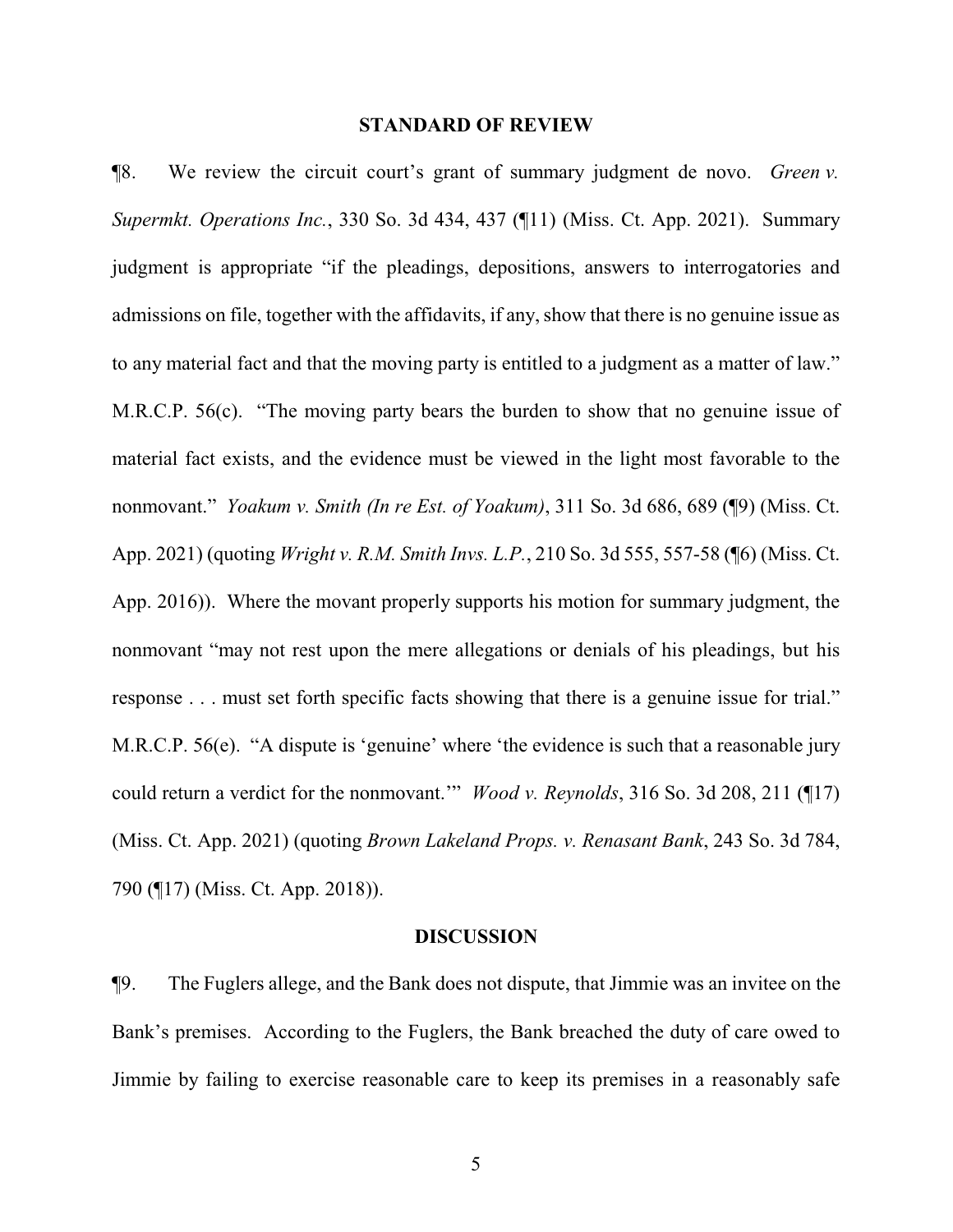condition. The Fuglers further contend the Bank breached the duty owed to Jimmie by failing to have policies, measures, and regular inspections in place to ensure the reasonable safety of its premises. Arguing that genuine issues of material fact exist, the Fuglers request that this Court reverse the grant of summary judgment to the Bank and remand this case for a jury trial.

¶10. Relevant to the Fuglers' claims on appeal, this Court has previously stated:

An invitee is a person who goes upon the premises of another in answer to the express or implied invitation of the owner or occupant for their mutual advantage. A landowner owes a business invitee a duty of reasonable care for the invitee's safety. The landowner must keep the premises in a reasonably safe condition and has a duty to warn of known dangerous conditions not readily apparent but discoverable by reasonable inspection of the premises. However, mere proof of the occurrence of a fall on a floor within the business premises is insufficient to show negligence on the part of the proprietor.

In a premises-liability action, the plaintiff must prove one of the following to recover: (1) a negligent act of the defendant caused her injury; (2) the defendant had actual knowledge of the dangerous condition and failed to warn her; or (3) the dangerous condition existed for a sufficient amount of time to impute constructive knowledge to the defendant.

*Green*, 330 So. 3d at 438 (¶¶12-13) (citations and internal quotation marks omitted).

¶11. Upon review, we find the Fuglers presented no genuine issues of material fact regarding whether the Bank breached its duty to Jimmie through a negligent act or had actual or constructive knowledge of a dangerous condition. Through Aker, its president and designated corporate representative, the Bank presented testimony that the Bank was unaware of any prior incidents with its floor mats in general or of any specific concerns with the floor mat at issue. Aker testified that he had worked at the Bank for almost twenty years and was unaware of a single prior incident involving the Bank's floor mats. Aker stated that around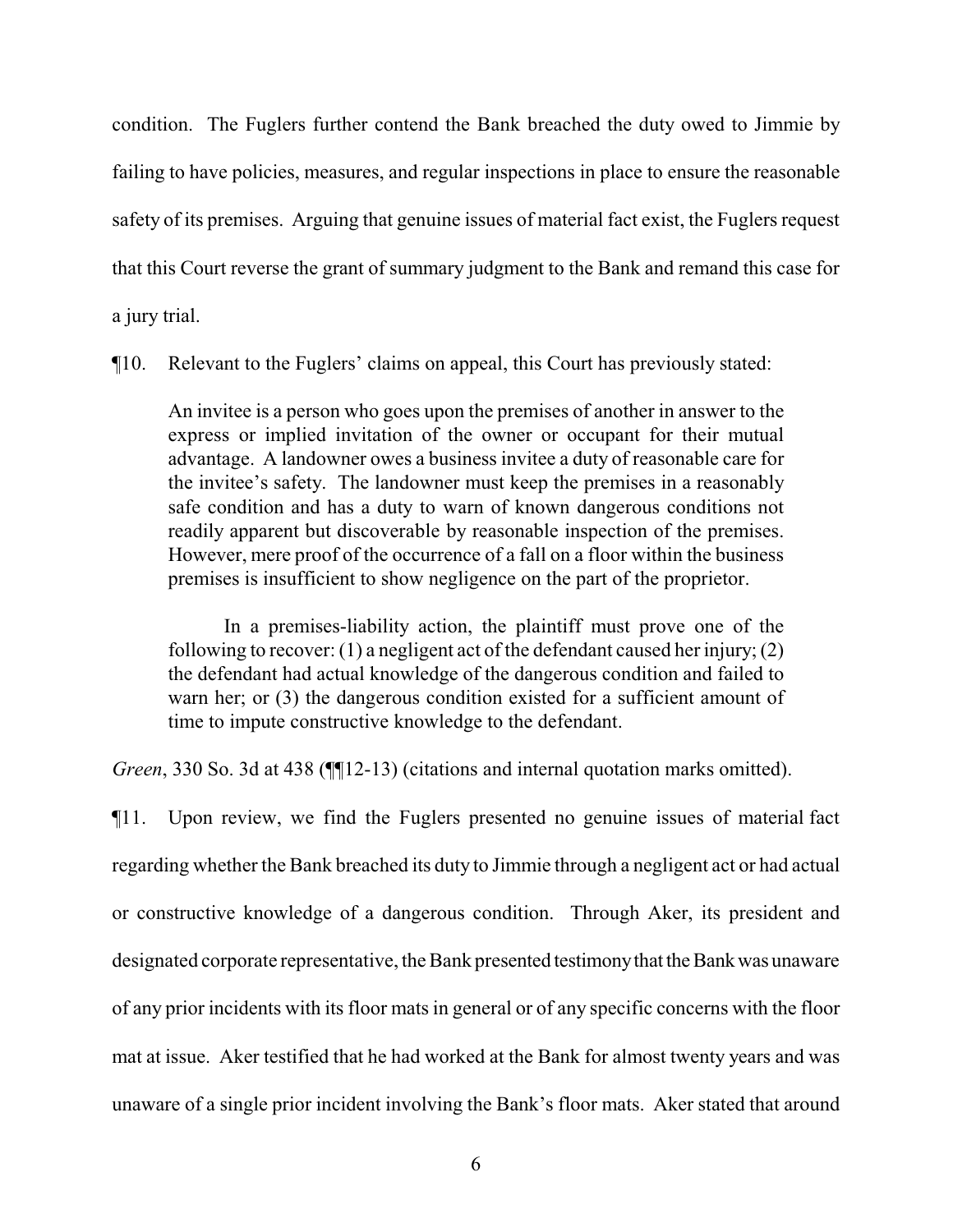three hundred customers entered the Bank on a daily basis, and to his knowledge, no one else had ever tripped over a floor mat or expressed concern about a corner of the floor mats being upturned. According to Aker, the floor mat at issue was a heavy-duty commercial-grade mat with a rubberized bottom and was as reasonably secure as a floor mat could be. Aker further testified that the Bank not only replaced the floor mats on a yearly basis to prevent them from wearing out but that he and the other Bank employees also constantly monitored the floors and entryway to ensure the Bank's premises remained neat and orderly.

¶12. For their part, the Fuglers failed to rebut the Bank's summary-judgment motion with any specific evidence to show that the Bank breached the reasonable-care standard owed to Jimmie. Jimmie stated during her deposition that she had no actual knowledge regarding the floor mat's condition prior to her fall. She further admitted that she had no evidence to establish how the corner of the mat became upturned or the length of time, if any, it had been upturned prior to her fall. According to Jimmie, she did not even notice the floor mat until after she fell, and it was therefore only after her fall that she observed a corner of the mat upturned. Chuck, who testified that he remained in the couple's vehicle, did not actually see Jimmie's fall, and to Jimmie's knowledge, no one else witnessed her fall or the events leading up to the fall.

¶13. Without more than "mere proof of the occurrence of a fall on a floor within the business premises[,]" the Fuglers cannot establish negligence by the Bank. *Green*, 330 So. 3d at 438 (¶12) (quoting *Hearn v. Square Prop. Invs. Inc.*, 297 So. 3d 292, 295 (¶10) (Miss. Ct. App. 2020)). Even after viewing all the evidence in the light most favorable to the